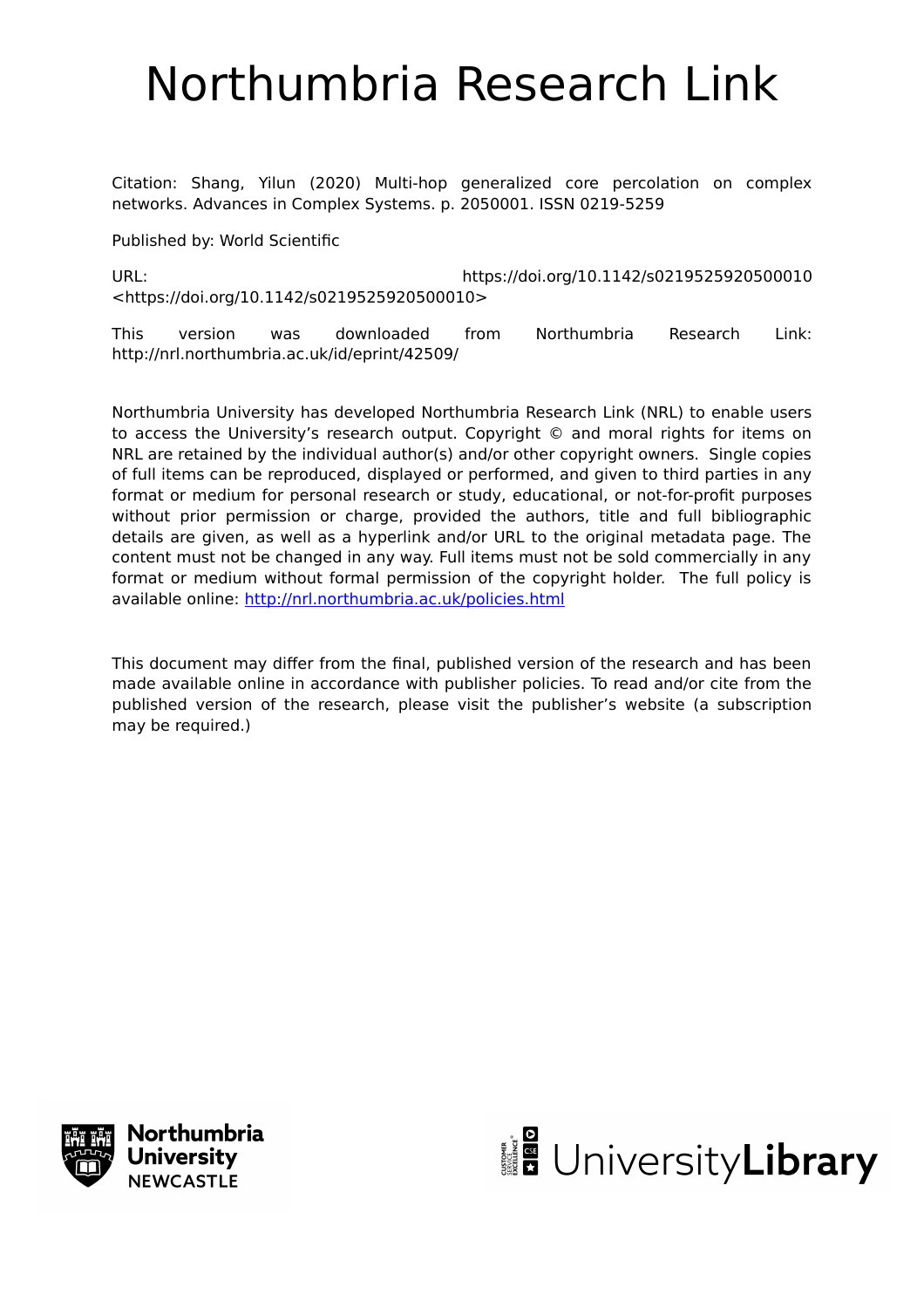Advances in Complex Systems

## **Multi-hop generalized core percolation on complex networks**

Yilun Shang

*Department of Computer and Information Sciences, Northumbria University, Newcastle NE1 8ST, United Kingdom yilun.shang@northumbria.ac.uk*

> Received (received date) Revised (revised date)

Recent theoretical study on network robustness has focused primarily on attacks by random selection and global vision, but numerous real-life networks suffer from proximity-based breakdown. Here we introduce the multi-hop generalized core percolation on complex networks, where nodes with degree less than *k* and their neighbors within *L*-hop distance are removed progressively from the network. The resulting subgraph is referred to as *G*(*k, L*)-core, extending the recently proposed *Gk*-core and classical core of a network. We develop analytical frameworks based upon generating function formalism and rate equation method, showing for instance continuous phase transition for  $G(2, 1)$ core and discontinuous phase transition for  $G(k, L)$ -core with any other combination of *k* and *L*. We test our theoretical results on synthetic homogeneous and heterogeneous networks, as well as on a selection of large-scale real-world networks. This unravels, for example, a unique crossover phenomenon rooted in heterogeneous networks, which raises a caution that endeavor to promote network-level robustness could backfire when multi-hop tracing is involved.

*Keywords*: phase transition; random network; generating function; rate equation; core.

## **1. Introduction**

Robustness of networked systems has been a vigorous research subject in network science over the last two decades, informing the study of various applicable fields such as social and biological networks, infrastructure networks, and technological networks [1, 2]. Most of the early work on network robustness has focused on random attacks and targeted attacks which often require global knowledge of the network such as the degree sequence [3–6]. In reality, many attacks rely on proximity-based tracking, which turns out to be economically cost-effective and practically feasible. Natural examples are the epidemic transmission in contact networks [7] and the effect of floods and earthquakes spreading from epicenters to neighboring areas [8]. Technical examples include cyberspace defense where bots are detected and traced following communication links, and email scams spoofing all users in the address book of a compromised account [9, 10]. Percolation on interdependent networks [11–14], where the deletion of a node in one layer would cause deletion in another layer through dependency links between different layers of networks, has been pro-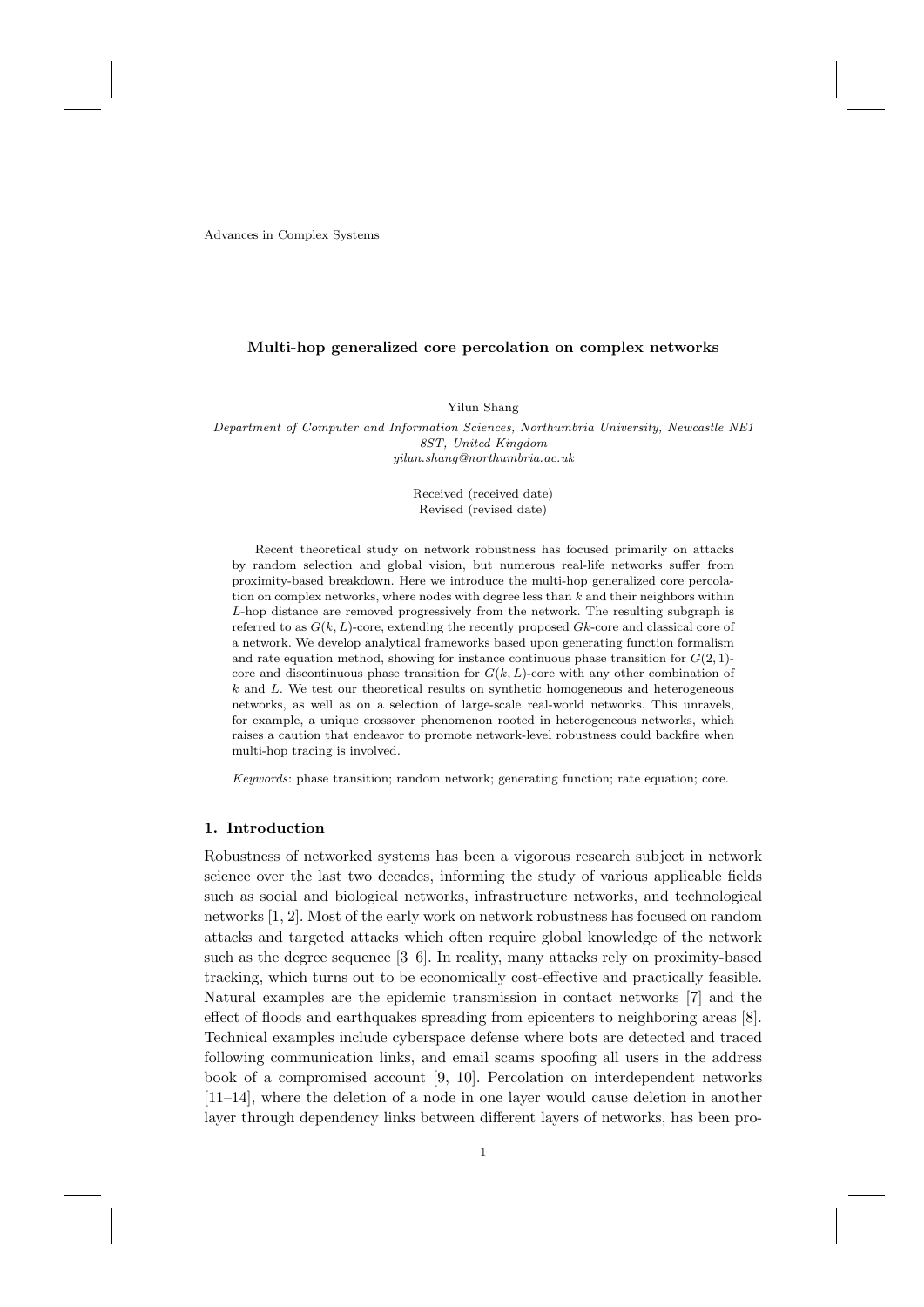posed to interpret the cascading failure in interdependent networks. Moreover, a proximity-based percolation strategy on single networks, referred to as localized attack, characterizes how a network dismantles starting from a seed node, its nearest neighbors, and next nearest neighbors, and so on [15–17].

To quantify resilient network topology, the well-known leaf removal algorithm [18] has been extended recently in the work [19, 20] to the so-call *k*-leaf removal  $(k \geq 2)$ , in which nodes in a network with degree less than  $k$  ( $k$ *-leaves*) are recursively removed together with all its nearest neighbors and their incident edges. The resulting subgraph is called the Generalized *k*-core or *Gk-core* (with *G*2-core being the ordinary *core*). By introducing the parameter *k*, *Gk*-core displays a discontinuous phase transition for  $k \geq 3$  in contrast to the continuous phase transition in ordinary core percolation, i.e. in the case of  $k = 2$  [21–23]. The hierarchy of *Gk*-cores is a unique metric of network robustness in the sense that the inner cores and their nearest neighbors are well-connected, which is distinct from the graph-theoretic notion "*k*-core", i.e., the maximal subgraph which contains nodes of degree at least *k* [24].

Here, motivated by the above work, we extend the  $Gk$ -core to  $G(k, L)$ -core, namely "Generalized  $(k, L)$ -core", by introducing a parameter  $L \geq 1$  accommodating the multi-hop proximity-based removal strategy. Specifically, we consider a pruning algorithm in which *k*-leaves are recursively removed from the network together with all its neighbors within *L*-hop distance in terms of shortest paths in the network. For example, if we choose  $L = 1$ , then the resulting subgraph  $G(k, 1)$ -core is equivalent to the *Gk*-core. This tweak allows us to obtain a refined phase diagram of core percolation. We show that  $G(k, L)$ -core has a discontinuous phase transition for all combinations of *k* and *L* apart from the case of  $(k, L) = (2, 1)$ . Based upon generating functions and rate equations, we develop theoretical frameworks for  $G(k, L)$ -core percolation and test them on synthetic homogeneous and heterogeneous networks as well as on a selection of real-world networks. A unique crossover phenomenon for heterogeneous networks is identified, which raises a caveat that endeavor to improve robustness could backfire when multi-hop tracing is involved.



Fig. 1. Schematic illustration of the removal of a 3-leaf node *v* (a) when  $L = 1$  and (b) when  $L = 2$ . White nodes are removed.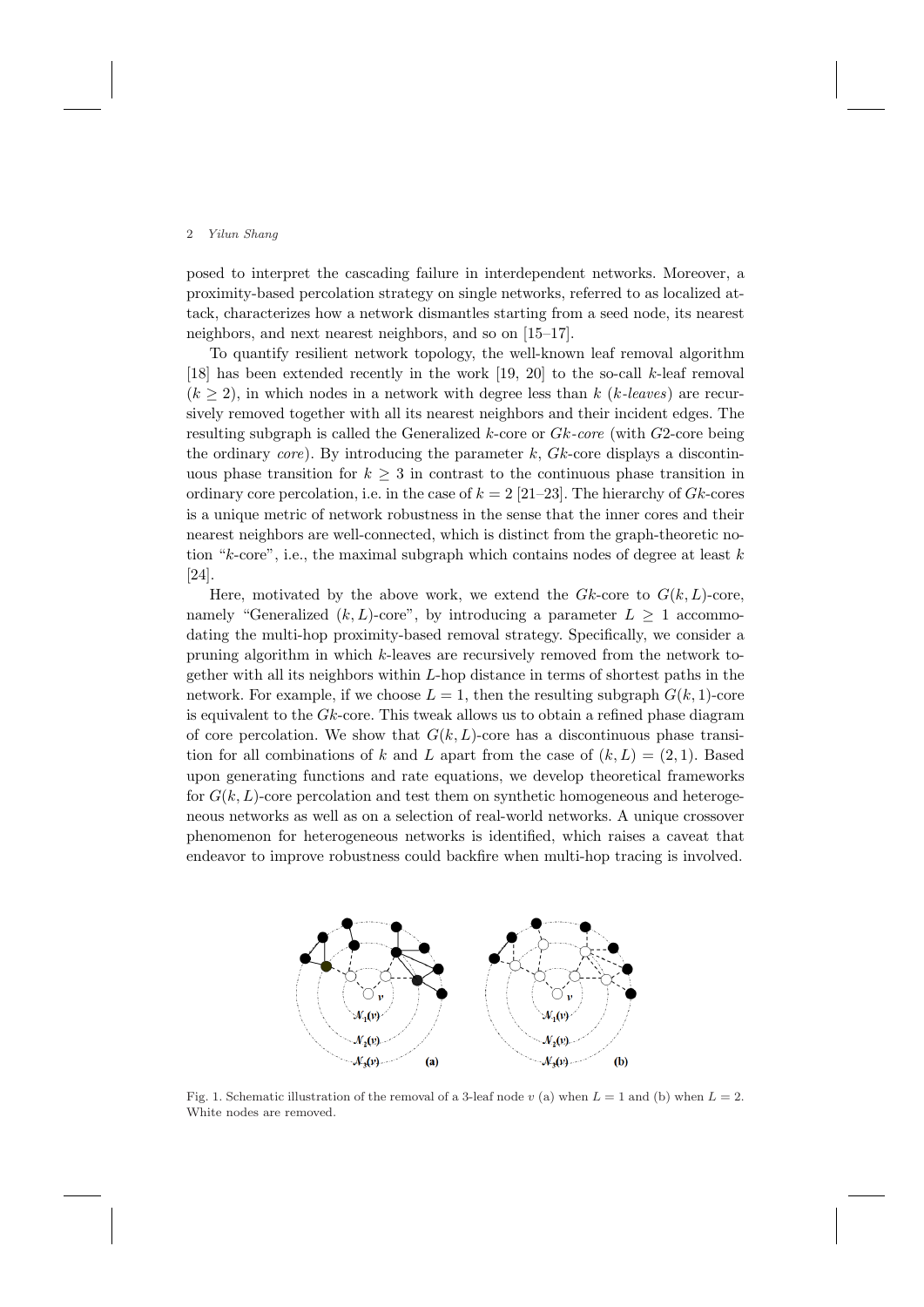It is worth mentioning that, in addition to network robustness implications, our multi-hop core percolation framework can be linked back to the well-developed applications related to maximum matching and network controllability [25]. The situation of  $L > 2$  can be mapped to the  $L = 1$  case via graph subdivision operation [26]. Therefore, the *β*-removable nodes (see definition below) as neighbors of a leaf node in  $G(2, 2)$ -core percolation, for example, are matched in all maximum matching configurations under subdivision. However, this connection only holds in the special case of  $k = 2$  and  $L = 1$ .

## **2. Theoretical results**

## **2.1.** *Generalized* **(***k, L***)***-core of complex networks*

We consider a random network model with a prescribed degree distribution  $P(q)$ , which indicates the probability of having *q* neighbors for a node in the network *G*. Let  $dist(u, v)$  be the length of the shortest path between two nodes  $u$  and  $v$  in the network. Denote by  $\mathcal{N}_L(v) = \{u : \text{dist}(u, v) = L\}$  the set of *L*-th nearest neighbors of a node *v*, and similarly  $\overline{\mathcal{N}}_L(v) = \{u : \text{dist}(u, v) \leq L\}$  the set of nodes within *L*hop distance of *v*. Given  $k \geq 2$  and  $L \geq 1$ , our pruning algorithm is straightforward. At each time step, a randomly chosen  $k$ -leaf node  $v$  (i.e.,  $v$  has degree less than  $k$ ) is deleted together with the nodes in  $\overline{\mathcal{N}}_L(v)$  and all their incident edges (see Fig. 1). The procedure continues until no *k*-leaves exist in the remaining network. We call the resulting network the Generalized  $(k, L)$ -core, or  $G(k, L)$ -core for short.

To find the size of the  $G(k, L)$ -core, we employ the generating function formalism [2, 27] in this section and an alternative rate equation method [29] will be given in Section 2.1. The generating function of the degree distribution is defined by  $G_0(x) = \sum_q P(q)x^q$  and  $G_1(x) = G'_0(x)G'_0(1)^{-1} = G'_0(x)\langle q \rangle^{-1}$  is the generating function of the excess degree distribution [2, 27], where  $\langle q \rangle$  is the average node degree. Using the power property of generating functions, we introduce the generating function for the size distribution of  $\mathcal{N}_j(v)$  for a randomly chosen node *v* as  $G^{[j]}(x) = G_0(G_1(\cdots G_1(x) \cdots))$ , with  $j-1$  iterations of the function  $G_1$ acting on itself [27]. If we follow a randomly chosen edge to the end node *v*, the corresponding generating function for the size distribution of  $\mathcal{N}_i(v)$  is denoted by  $G^{(j)}(x) = G_1(G_1(\cdots G_1(x) \cdots))$ , which represents the *j*th iterate of the function *G*1.

Given  $k \geq 2$ , we divide the nodes into three categories [19, 23]. If a node can become a  $(k-1)$ -leaf, it is called *α*-removable; if a node can lie in  $\mathcal{N}_L(v)$  for some *k*-leaf *v*, it is called *β*-removable; if a node cannot be removed and hence belongs to  $G(k, L)$ -core, it is called non-removable. Let  $\alpha$  and  $\beta$  be the probability that a random neighbor of a random node, say *u*, in a network *G* is *α*-removable and *β*-removable in *G\{u}*, respectively. Note that the following calculations using generating function formalism are a special case of the cavity method [28], where the cavity refers to the theoretical removal of a link or node when deriving the selfconsistent equations.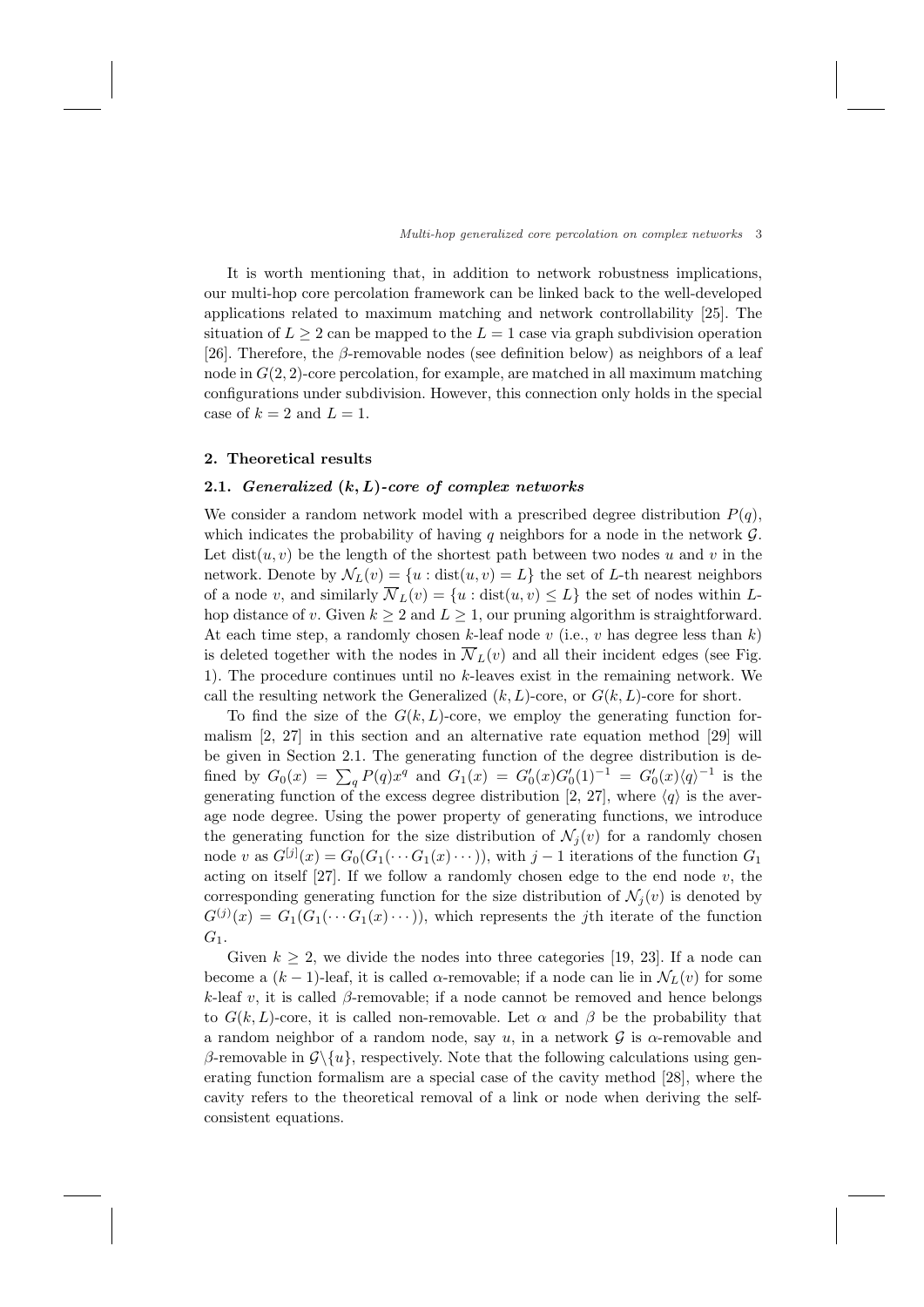The network is locally treelike as the probability of having a fixed closed loop goes as  $n^{-1}$ , where *n* is the size of the network, and is thus negligible in the large network limit. Moreover, the above node  $u$  lies in  $G(k, L)$ -core if it has at least  $k-1$  out-going nearest neighbors in the  $G(k, L)$ -core and no node in  $\overline{\mathcal{N}}_L(u)$  is  $\alpha$ removable. This means the probabilities satisfy the following self-consistency equation

$$
1 - \alpha - \beta = \sum_{s_1 \ge k-1} \sum_{s_2} \cdots \sum_{s_L} \left[ \prod_{j=1}^L \frac{d^{s_j} G^{(j)}(x)}{s_j! dx^{s_j}} \Big|_{x=0} \right. \\
\left. \cdot \left( \sum_{s=k-1}^{s_1} {s_1 \choose s} (1 - \alpha - \beta)^s \beta^{s_1 - s} \right) \cdot (1 - \alpha)^{s_2 + \cdots + s_L} \right], \tag{1}
$$

where  $s_j$  is the number of nodes in  $\mathcal{N}_j(u)$ , namely, the *j*-th nearest neighbors of *u*,  $\frac{d^{s_j}G^{(j)}(x)}{s_j!d x^{s_j}}|_{x=0}$  is the probability that *u* has precisely *s<sub>j</sub> j*-th nearest neighbors (using the derivative property of generating functions [2]), the combinatorial number  $\binom{s_1}{s}$ counts the choices of *s* non-removable neighbors among  $s_1$  neighbors in  $\mathcal{N}_1(u)$ , and  $(1 - \alpha)^{s_2 + \cdots + s_L}$  is the probability that none of the neighbors in  $\overline{\mathcal{N}}_L(u) \setminus \mathcal{N}_1(u)$  are *α*-removable.

Note that for a *β*-removable node *u*, the set  $\overline{N}_L(u)$  contains at least one *α*removable node. Therefore, we similarly derive the second self-consistency condition

$$
1 - \beta = \sum_{s_1} \cdots \sum_{s_L} (1 - \alpha)^{s_1 + \cdots + s_L} \prod_{j=1}^L \frac{d^{s_j} G^{(j)}(x)}{s_j! dx^{s_j}} \bigg|_{x=0}.
$$
 (2)

By tackling the high-order derivatives in (1) and (2), we find the following amenable expressions for the probabilities  $\alpha$  and  $\beta$  (see Appendix A)

$$
\alpha = \frac{1}{\langle q \rangle} \left( \sum_{s=0}^{k-2} \frac{(1 - \alpha - \beta)^s}{s!} \cdot \frac{d^{s+1} G_0(x)}{dx^{s+1}} \bigg|_{x=\beta} \right) \cdot \prod_{j=2}^L G^{(j)}(1-\alpha) \tag{3}
$$

and

$$
\beta = 1 - \frac{G_0'(1-\alpha)}{\langle q \rangle} \prod_{j=2}^{L} G^{(j)}(1-\alpha). \tag{4}
$$

For  $L = 1$ , these equations are consistent with the previous results for  $Gk$ -core; see  $[19]$ .

Next, we can write down the relative size of  $G(k, L)$ -core, denoted by  $n_{(k, L)}$ , which is equivalent to the probability that a random node belongs to the  $G(k, L)$ core. We find (see Appendix B)

$$
n_{(k,L)} = \left[ G_0(1-\alpha) - \sum_{s=0}^{k-1} \frac{(1-\alpha-\beta)^s}{s!} \cdot \frac{d^s G_0(x)}{dx^s} \bigg|_{x=\beta} \right] \cdot \prod_{j=2}^{L} G^{[j]}(1-\alpha), \quad (5)
$$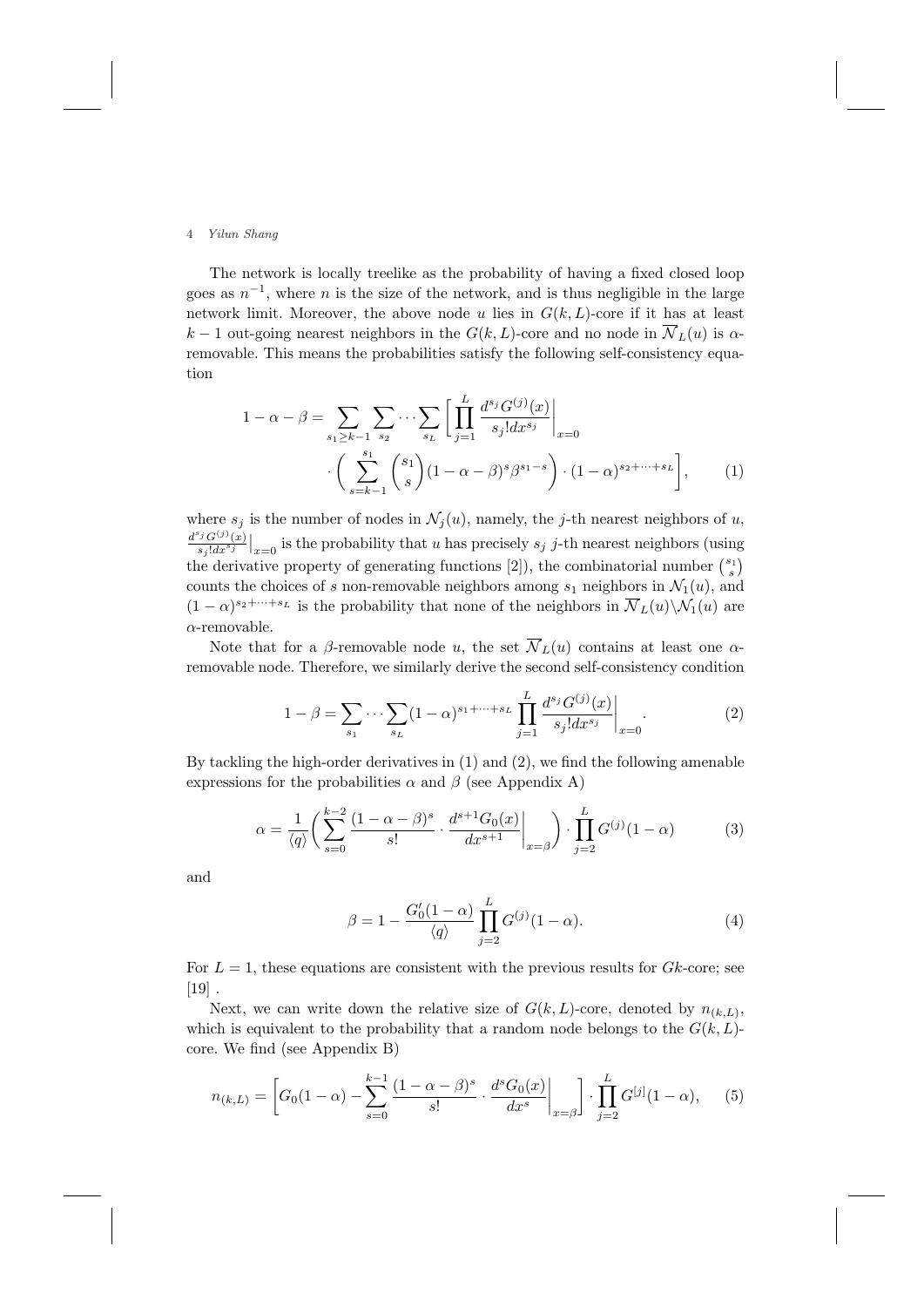which coincides with Equation (5) in [19] for the case  $L = 1$ . Moreover, for a network with *n* nodes and *l* edges, the normalized number of edges of  $G(k, L)$ -core, signified by  $l_{(k,L)}$ , can be computed as follows

$$
l_{(k,L)} = (1 - \alpha - \beta)^2 \frac{l}{n} = (1 - \alpha - \beta)^2 \frac{\langle q \rangle}{2},
$$
\n(6)

where the term  $(1 - \alpha - \beta)^2$  means the probability that two end nodes of a random edge belong to the  $G(k, L)$ -core.

## **2.2.** *Rate equations method*

Following [19, 22, 29], we in this section introduce the rate equations to investigate the structure of the evolution under our pruning process. For ease of analysis, we assume only edges are deleted during the pruning. In other words, at each time step all edges incident to a randomly chosen *k*-leaf node *v* and to the nodes in  $\overline{\mathcal{N}}_L(v)$ are removed. The procedure continues until all *k*-leaves become isolated nodes, i.e. nodes of degree zero. Clearly, the remaining network apart from the isolated nodes constitutes the  $G(k, L)$ -core. As observed in [19], this tweak ensures that the network dynamics is self-averaging, which is essential for the derivation of rate equations.

Suppose the initial network has *n* nodes and *l* edges. For each step of the pruning algorithm, the re-scaled time increment is set as  $\Delta t = n^{-1}$  following [19]. Letting *P*(*q, t*) be the degree distribution at time *t*, we have  $P(q,t) = n(q,t)n^{-1}$ , where  $n(q, t)$  indicates the average number of nodes having degree q at time t. Therefore,<br>  $\frac{dP(q,t)}{dt} = \frac{P(q,t+\Delta t)-P(q,t)}{\Delta t} = n(q, t + \Delta t) - n(q, t) := \Delta n(q, t)$  in the large network limit.

Let  $\theta(q)$  be the step function such that  $\theta(q) = 1$  if  $q > 0$  and  $\theta(q) = 0$  if  $q \leq 0$ . For a randomly chosen *k*-leaf node *v*, the average number of nodes in  $\overline{\mathcal{N}}_L(v)$  can be seen as

$$
F_L := \sum_{s_1} \cdots \sum_{s_L} (s_1 + \cdots + s_L) \frac{\theta(k - s_1) P(s_1, t)}{\sum_{s_1} \theta(k - s_1) P(s_1, t)} \cdot \left( \prod_{j=2}^L \frac{d^{s_j} G^{[j]}(x)}{s_j! dx^{s_j}} \bigg|_{x=0} \right)
$$
  
= 
$$
\sum_{s_1} \frac{s_1 \theta(k - s_1) P(s_1, t)}{\sum_{s_1} \theta(k - s_1) P(s_1, t)} \cdot \prod_{j=2}^L G^{[j]}(1),
$$
 (7)

where  $s_j$  counts the number of *j*-th nearest neighbors of *v*, and  $\frac{\theta(k-s_1)P(s_1,t)}{P(k-s_1)P(s_1)}$  $\frac{\theta(k-s_1)P(s_1,t)}{s_1\theta(k-s_1)P(s_1,t)}$  is the probability that *v* has degree  $s_1$  given it is a *k*-leaf. Bearing this in mind, we obtain the following rate equation for the evolution of nodes from  $t$  to  $t + \Delta t$ :

$$
\frac{dP(q,t)}{dt} = \Delta n(q,t) = -\frac{\theta(k-q)P(q,t)}{\sum_{q} \theta(k-q)P(q,t)} + \delta_{q} \cdot (1 + F_{L}) - F_{L} \frac{qP(q,t)}{\langle q \rangle_{t}} + (F_{L+1} - F_{L}) \left( \frac{(q+1)P(q+1,t)}{\langle q \rangle_{t}} - \frac{qP(q,t)}{\langle q \rangle_{t}} \right). \tag{8}
$$

The first term on the right-hand side of (8) is responsible for the contribution of the randomly chosen *k*-leaf node *v* to  $\Delta n(q,t)$  (namely, *v* has degree *q* with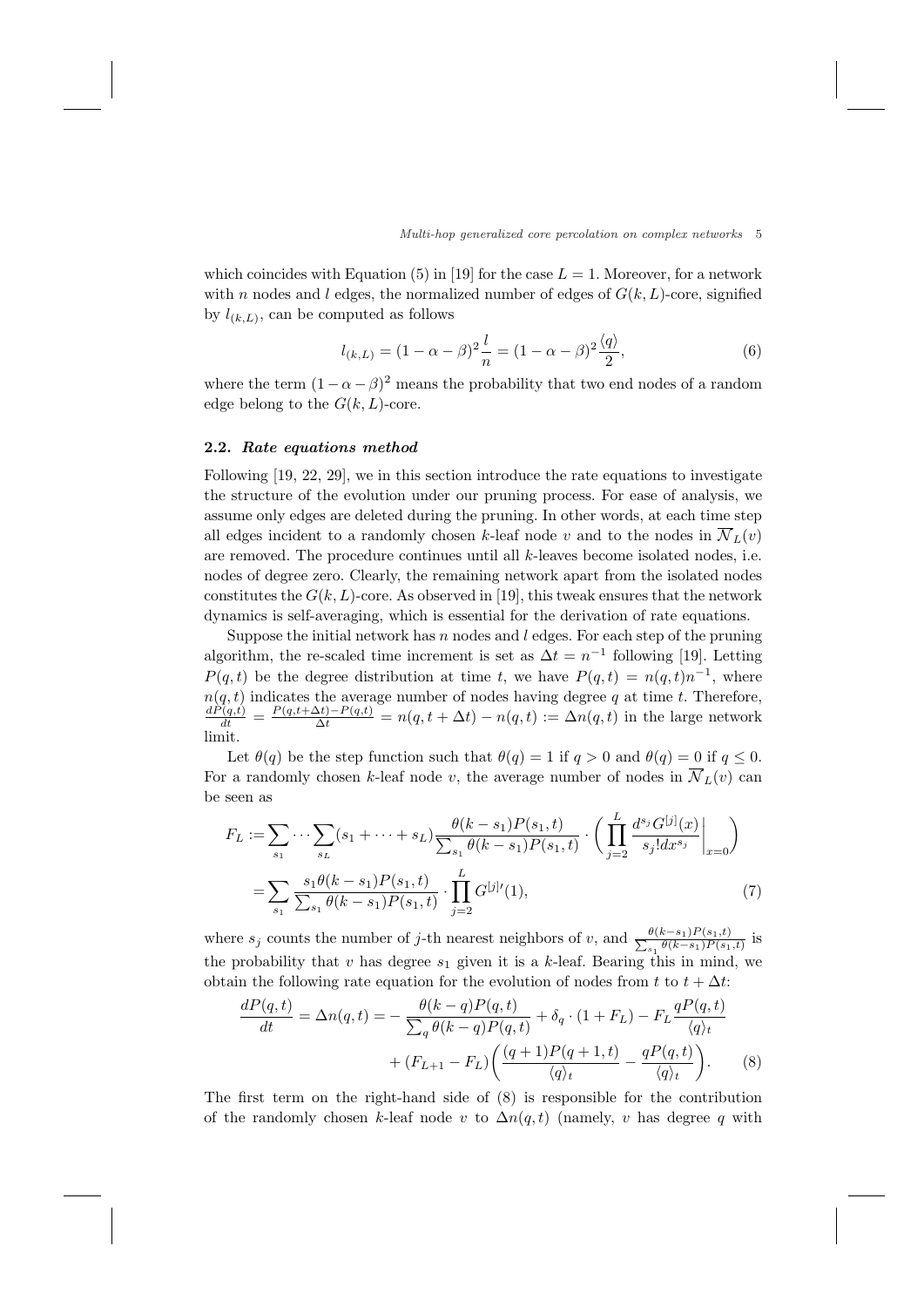this probability, and  $n(q, t + \Delta t)$  decreases by 1). The second term  $\delta_q \cdot (1 + F_L)$ corresponds to the number of isolated nodes generated, where  $\delta_q = 1$  if  $q = 0$  and  $\delta_q = 0$  otherwise. When edges incident to nodes in  $\overline{\mathcal{N}}_L(v)$  are deleted,  $n(q, t + \Delta t)$ decreases by  $F_L$  with probability  $qP(q, t) \langle q \rangle_t^{-1}$  since  $qP(q, t) \langle q \rangle_t^{-1}$  is the probability that a node in  $\overline{\mathcal{N}}_L(v)$  (following a random edge) has degree q. The last term in (8) corresponds to the contribution of the nodes in  $\mathcal{N}_{L+1}(v)$ :  $n(q, t + \Delta t)$  increases by  $F_{L+1} - F_L$  with probability  $(q + 1)P(q + 1, t) \langle q \rangle_t^{-1}$  and decreases by the same amount with probability  $qP(q, t) \langle q \rangle_t^{-1}$ . By combining all the cases that may alter  $n(q, t + \Delta t)$ , we arrive at the rate equation (8), which agrees with the case of  $L = 1$ ; see [19] .

Next, we estimate the number of edges,  $l(t) - l(t + \Delta t)$ , that are deleted on average in each time step, where  $l(t)$  indicates the average number of edges at time *t*. When *L* is odd, we have

$$
l(t) - l(t + \Delta t) = [F_1 + (F_3 - F_2) + \dots + (F_L - F_{L-1})] \cdot \frac{\langle q^2 \rangle_t}{\langle q \rangle_t},
$$
(9)

where  $\langle q^2 \rangle_t \langle q \rangle_t^{-1}$  is the average degree of the end nodes of a randomly chosen edge. Similarly, if *L* is even, we have

$$
l(t) - l(t + \Delta t) = F_1 + [(F_2 - F_1) + (F_4 - F_3) + \dots + (F_L - F_{L-1})] \cdot \frac{\langle q^2 \rangle_t}{\langle q \rangle_t},
$$
\n(10)

where  $F_1$  accounts for the average number of nearest neighbors of a randomly chosen *k*-leaf. Therefore, the evolution equation for the dynamics of edges from *t* to  $t + \Delta t$ is given by

$$
\frac{l'(t)}{n} = \frac{l(t + \Delta t) - l(t)}{n \cdot \Delta t} = -(l(t) - l(t + \Delta t)),
$$
\n(11)

which depends on the parity of L. In particular, if  $L = 1$ , we have  $F_1 =$  $\frac{\sum_q q\theta(k-q)P(q,t)}{\sum_q \theta(k-q)P(q,t)}$  by (7). Applying (9) to (11) we recover Equation (10) in [19].

We perform the above modified pruning procedure on a network of *n* nodes and *l* edges until some time *t ∗* when all *k*-leaves become isolated nodes. The relative size and the normalized number of edges of  $G(k, L)$  are given, respectively, by

$$
n_{(k,L)} = 1 - P(0, t^*)
$$
\n(12)

and

$$
l_{(k,L)} = \frac{l(t^*)}{n}.
$$
\n(13)

In terms of numerical calculation, we can solve the set of differential equation system (8) iteratively given a finite maximum degree  $q_{\text{max}}$ . The termination time  $t^*$  is determined by  $P(q, t^*) = 0$  for  $q = 1, \dots, k-1$ . Moreover, in view of  $(9)$ - $(11)$ ,  $l_{(k,L)}$ is independent of the network size *n* in the thermodynamic limit (i.e.,  $n \to \infty$ ) and can be solved straightforwardly.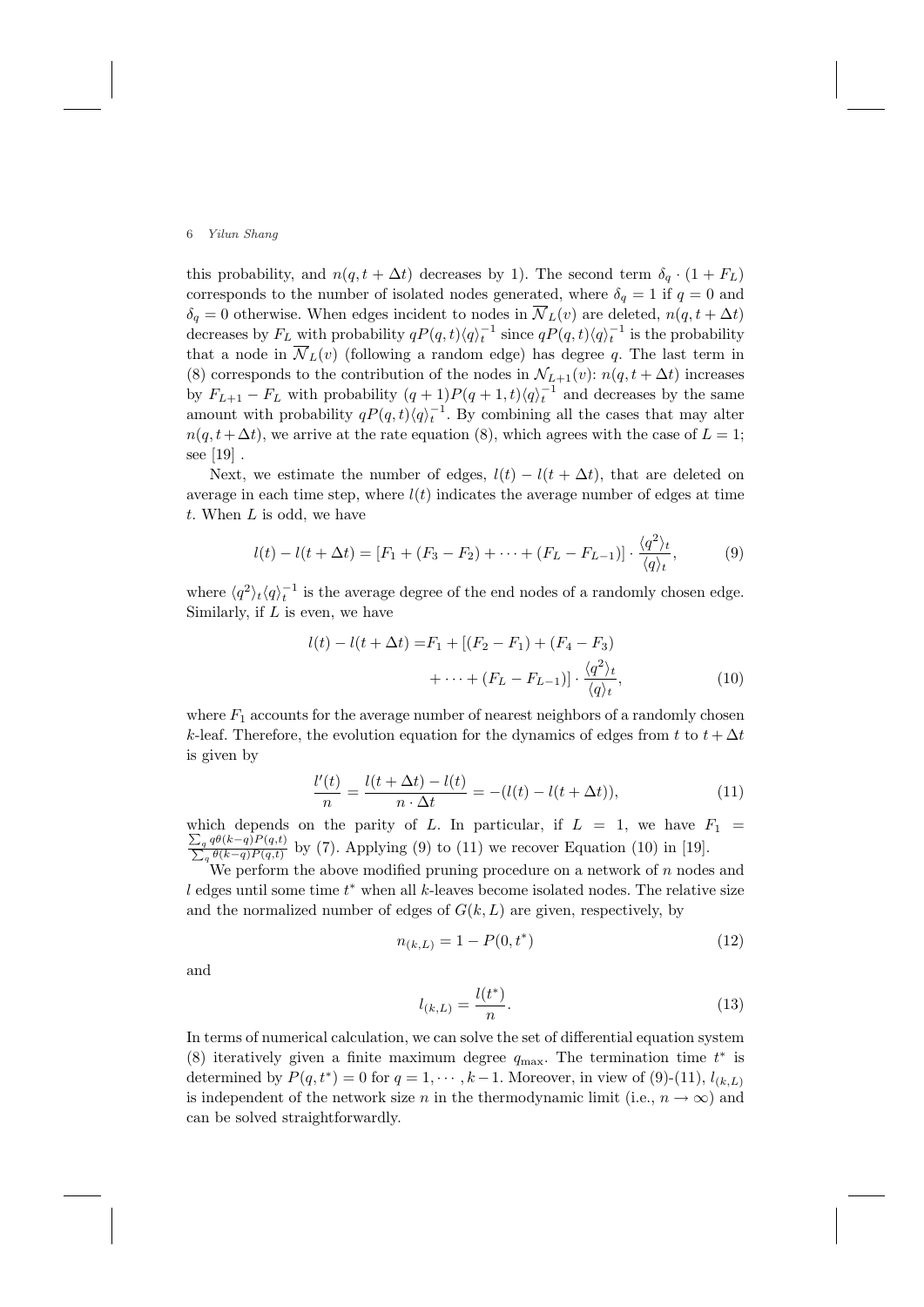#### **3. Synthetic networks**

In this section, we conduct numerical simulations along with the analytical results derived in Section 2 for synthetic homogeneous random networks following Poisson degree distributions and heterogeneous random networks with exponential tails. Note that scale-free networks have no core [23] and hence no  $G(k, L)$ -core. All the simulations are based on networks with  $n = 10<sup>7</sup>$ .

## **3.1.** *Erd˝os-R´enyi networks*



Fig. 2. Top row: fractions of  $G(k, L)$ -core  $n_{(k, L)}$  as functions of  $\lambda$  for  $L = 1$  (squares),  $L = 2$ (triangles), and  $L = 3$  (circles) when (a)  $k = 2$  and (b)  $k = 3$ . Bottom row: normalized edge numbers of  $G(k, L)$ -core  $l_{(k, L)}$  as functions of  $\lambda$  for  $L = 1$  (squares),  $L = 2$  (triangles), and  $L = 3$ (circles) when (c)  $k = 2$  and (d)  $k = 3$ . Curves are theoretical results based on Eqs. (5) and (6); red symbols are obtained from rate equation approach Eqs. (12) and (13); blue symbols correspond to simulations averaged over 30 realizations of ER networks with  $n = 10<sup>7</sup>$  and average degree  $λ$ .

We first consider Erdős-Rényi (ER) random networks with degree distribution  $P(q) = e^{-\lambda} \lambda^{q} / q!$  for  $q \geq 0$ . The average degree of an ER network is given by  $\langle q \rangle = \lambda$ .

In Fig. 2 we exhibit the relative size  $n_{(k,L)}$  as well as the normalized number of edges  $l_{(k,L)}$  for the  $G(k,L)$ -core for varied degree parameter k and multi-hop parameter *L* in ER networks. In the calculation of rate equation, we set  $q_{\text{max}} = 40$ as  $P(q_{\text{max}})$  is less than  $n^{-1}$  in all our networks (In fact, the maximum degree of such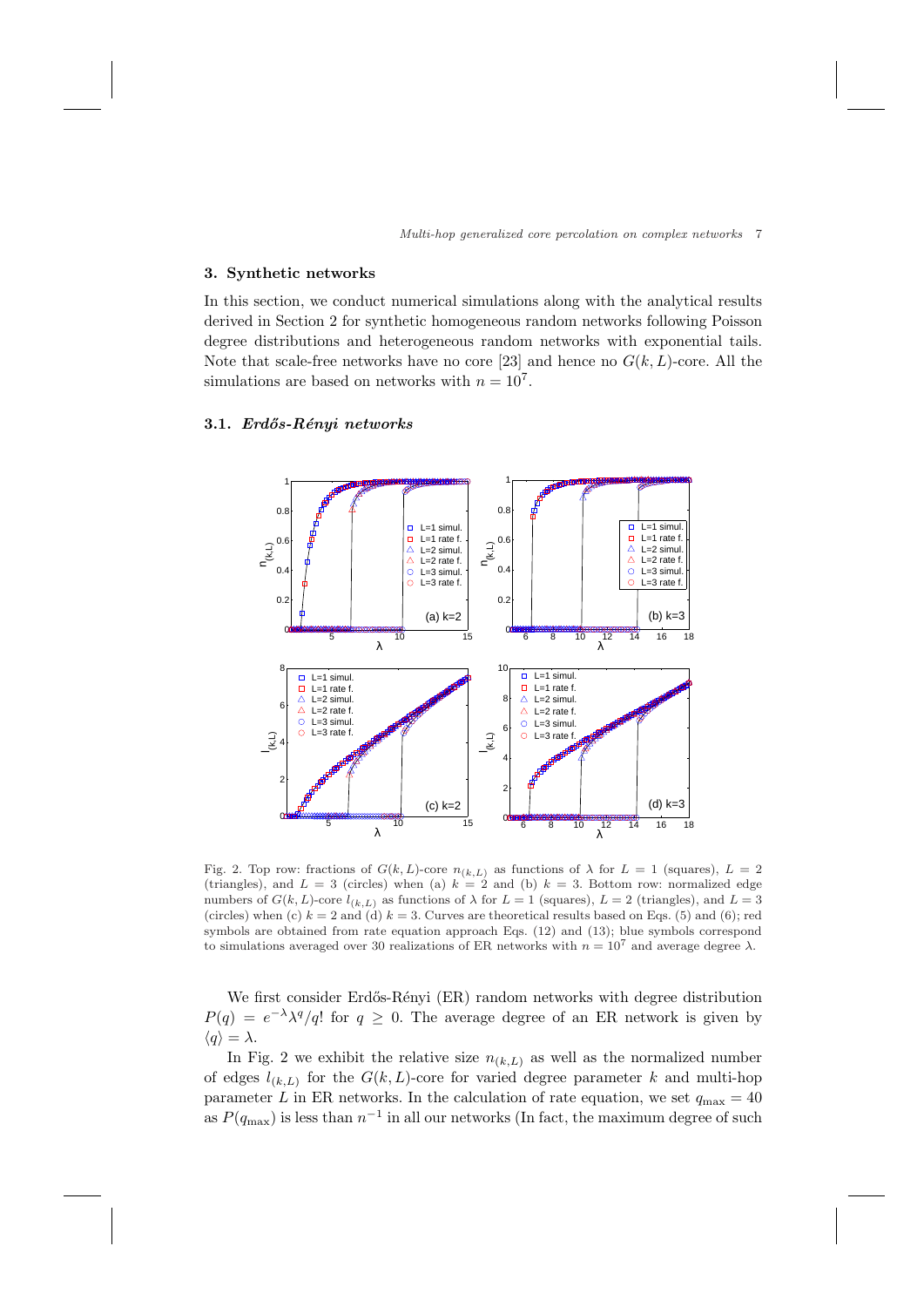an ER network is only around  $(\ln \ln n)^{-1} \ln n$  with high probability [31].) Several interesting observations are as follows.

Firstly, numerical simulations, theoretical results based on generating functions and rate equations agree well with each other. Secondly, for  $k = 2$  and  $L = 1$  the  $G(k, L)$ -core shows continuous phase transition for both  $n_{(k,L)}$  and  $l_{(k,L)}$ , while for all other scenarios with larger *k* or larger *L* only first-order percolation transition behavior is observed. Our result is in line with [19, 23] for  $L = 1$ , namely,  $k = 3$ marks the turning point of *Gk*-core percolation. However, for multi-hop generalized core percolation with  $L \geq 2$ , such a turning point disappears: the  $G(k, L)$ -core will emerge abruptly at a critical threshold value  $\lambda^* = \lambda^*(k, L)$  for any  $k \geq 2$ . Thirdly, the phase transitions for  $l_{(k,L)}$  is consistent with those for  $n_{(k,L)}$ . Moreover, the connectivity of  $G(k, L)$ -core grows nearly linearly with the density of the network. For example, from Fig  $2(c)$  we observe that the average degree of  $G(2, 2)$ -core is around 4 when it first appears at  $\lambda \approx 6.5$  and then increases gradually with respect to *λ*.

To better appreciate the discontinuous phase transition, we show the evolution of  $\lambda^*$  in Fig. 3 for different combinations of *k* and *L*. The critical average degree  $\lambda^*$  is seen to increase almost linearly with respect to both parameters, which implies the pruning process unravels the robustness of ER networks in terms of the emergence of core structure gradually and steadily.



Fig. 3. The critical threshold  $\lambda^*$  for ER networks as a function of k for  $L = 1$  (stars),  $L = 2$ (pluses),  $L = 3$  (crosses), and  $L = 4$  (diamonds) based on numerical calculation via Eq. (5) where  $n_{(k,L)} > 10^{-3}$ .

## **3.2.** *Exponential networks*

We next consider exponentially distributed networks where degrees follow  $P(q) \propto$  $(1+q)^2e^{-q/\gamma}$  for  $q \geq 0$ , where  $\gamma > 0$  is the exponent. Exponentially distributed networks are heterogenous with quasi-heavy tails and seen in various real-life networks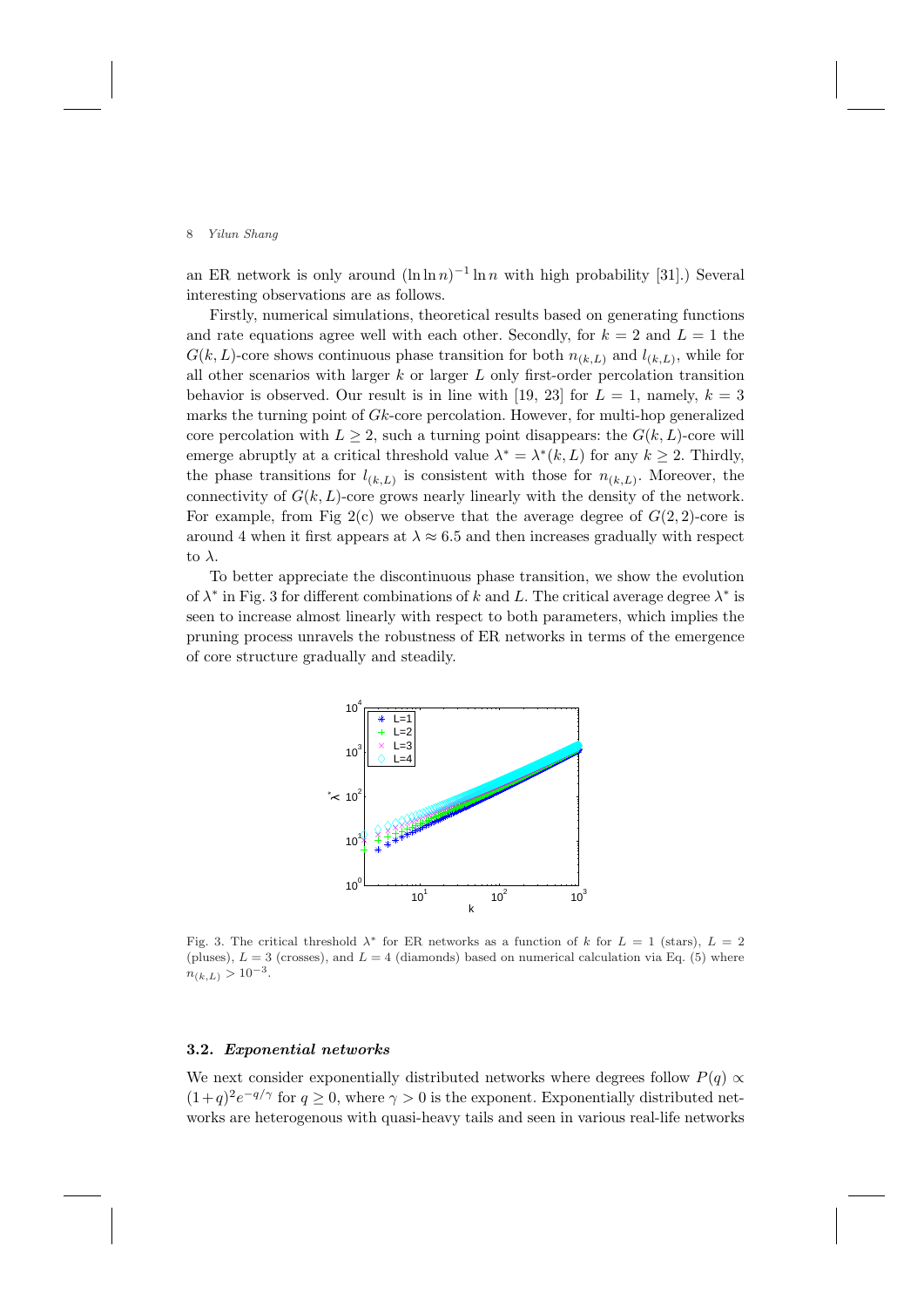[2, 32]. Although scale-free networks always lead to trivial  $n_{(k,L)}$ , some intriguing phenomena are revealed by such asymptotically exponential networks.

Fig. 4 shows how  $n_{(k,L)}$  and  $l_{(k,L)}$  evolve with respect to  $\gamma$  for different *k* and *L*. Similarly as in the case of ER networks in Fig. 2, continuous phase transition is only observed for  $G(2, 1)$ -core percolation and discontinuous phase transition dominates all the other cases. The critical threshold value for the phase transition shifts toward right indicating that the  $G(k, L)$ -core for an exponential network is much smaller than that for an ER network with the same density. For example, the  $G(2, 2)$ -core for an ER network with average degree 15 has size  $n_{(2, 2)} \approx 1$  (see Fig. 2(a)) while  $n_{(2,2)}$  for the exponential network with the same average degree is around zero (see Fig. 4(a)). As low-degree nodes (*k*-leaves) in exponential networks are likely to connect to hubs within their multi-hop neighborhoods, our pruning algorithm causes much more serious damage to such heterogenous networks than homogeneous ER networks.



Fig. 4. Top row: fractions of  $G(k, L)$ -core  $n_{(k, L)}$  as functions of  $\gamma$  for  $L = 1$  (squares),  $L = 2$ (triangles), and  $L = 3$  (circles) when (a)  $k = 2$  and (b)  $k = 3$ . Bottom row: normalized edge numbers of  $G(k, L)$ -core  $l_{(k, L)}$  as functions of  $\gamma$  for  $L = 1$  (squares),  $L = 2$  (triangles), and  $L = 3$ (circles) when (c)  $k = 2$  and (d)  $k = 3$ . Curves are theoretical results based on Eqs. (5) and (6); symbols correspond to simulations averaged over 30 realizations of exponential networks with  $n = 10^7$  and exponent *γ*. The crossover points for  $n_{(k,L)}$  and  $l_{(k,L)}$  are signified by  $C_n$  and  $C_l$ , respectively.

Interestingly, we observed from Fig. 4 the appearance of crossover points of  $n_{(k,L)}$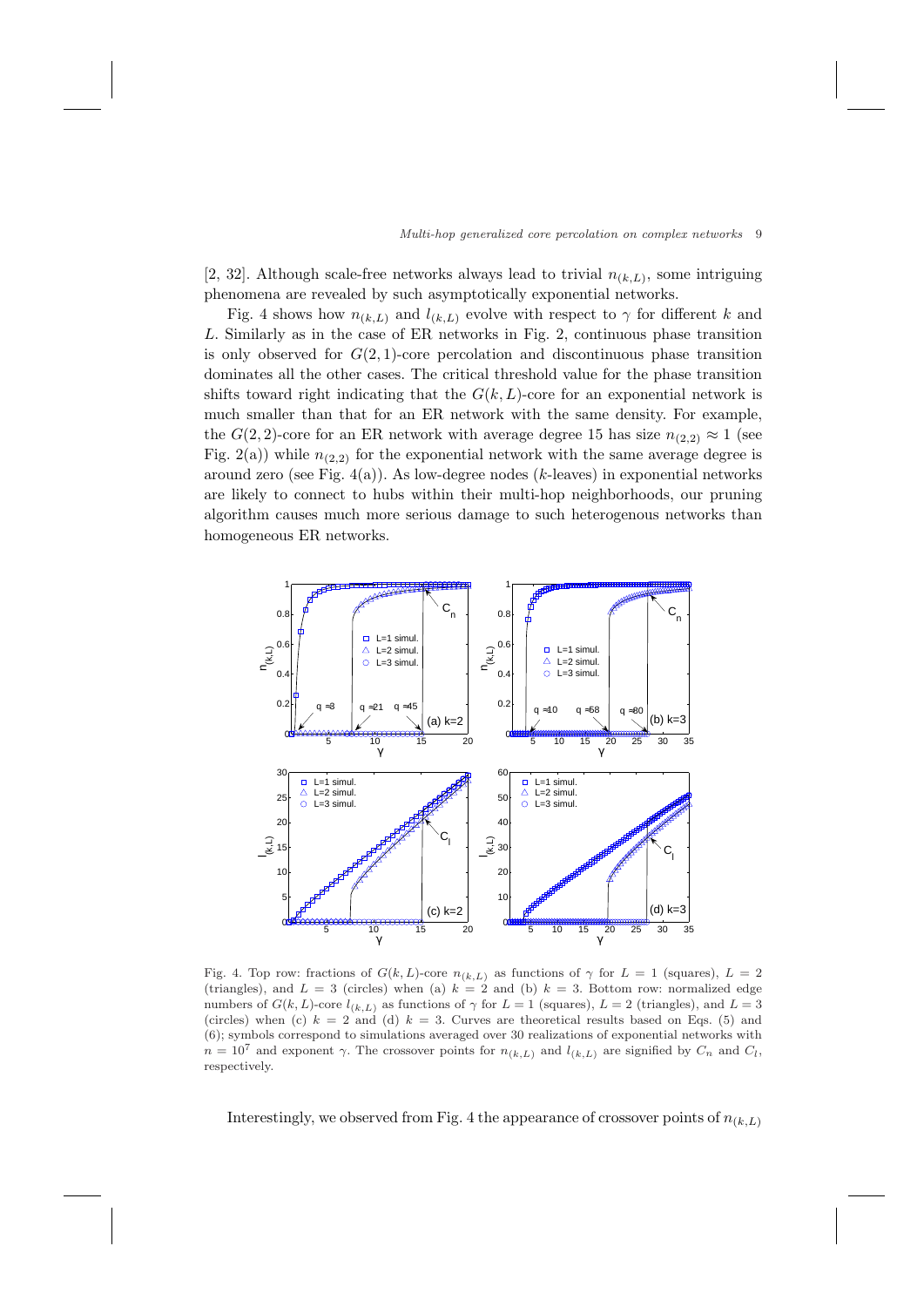(and  $l_{(k,L)}$ ) for  $L = 2$  and  $L = 3$ . For example, Fig. 4(a) and Fig. 4(c) confirm that *G*(2*,* 3)-core is larger and denser than *G*(2*,* 2)-core for networks with  $\langle q \rangle \gtrapprox 45$  while  $G(2,3)$ -core does not exist for  $\langle q \rangle \leq 45$ . This situation, however, does not exist in ER networks. We contend that the phenomenon that larger multi-hop parameter *L* could result in larger multi-hop generalized core could find its origin in the network heterogeneity. An example scenario is shown in Fig. 5, where a sparse subnetwork (green network containing *k*-leaves) is connected to a well-connected subnetwork (orange network). Therefore,  $n_{(k,L)}$  and  $l_{(k,L)}$  are not monotonic with respect to *L* in general. This yields an important implication that effort to enhance robustness could backfire — for example, a heterogeneous network may become less robust when facing virus infection (through compromising weak nodes and their multi-hop neighbors) with reduced tracing capability.



Fig. 5. An example network where  $n_{(2,2)} = 0$  but  $n_{(2,3)} = 4$ . The orange nodes and edges form the  $G(2,3)$ -core while the green nodes are removed through the  $G(2,3)$ -core percolation.

## **4. Real-world networks**

We apply the  $G(k, L)$ -core percolation to a couple of real-world networks in this section. Table 1 presents the relative size and normalized number of edges of *G*(*k, L*) core for the Web graph [30] from the technology field, whose nodes are web pages and links are hyperlinks connecting two pages. Web is the undirected version with  $n = 163598$  nodes and  $l = 16898307$  edges crawled in 2004. The second graph is the Brain network [33], where nodes are human brain neurons and edges are fiber tracts linking neurons. This graph has  $n = 750742$  nodes and  $l = 175235019$  edges. The results for Brain network are summarized in Table 2.

| $n_{(k,L)}/l_{(k,L)}$ |             | Web         |             |
|-----------------------|-------------|-------------|-------------|
|                       | $k=2$       | $k=3$       | $k=4$       |
| $L=1$                 | 0.610/8.541 | 0.498/8.163 | 0.360/6.372 |
| $L=2$                 | 0.554/5.088 | 0.347/4.701 | 0.285/3.036 |
| $L=3$                 | 0.342/4.846 | 0.168/3.428 | 0.141/1.965 |

Table 1.  $n_{(k,L)}$  and  $l_{(k,L)}$  of  $G(k,L)$ -core for Web network.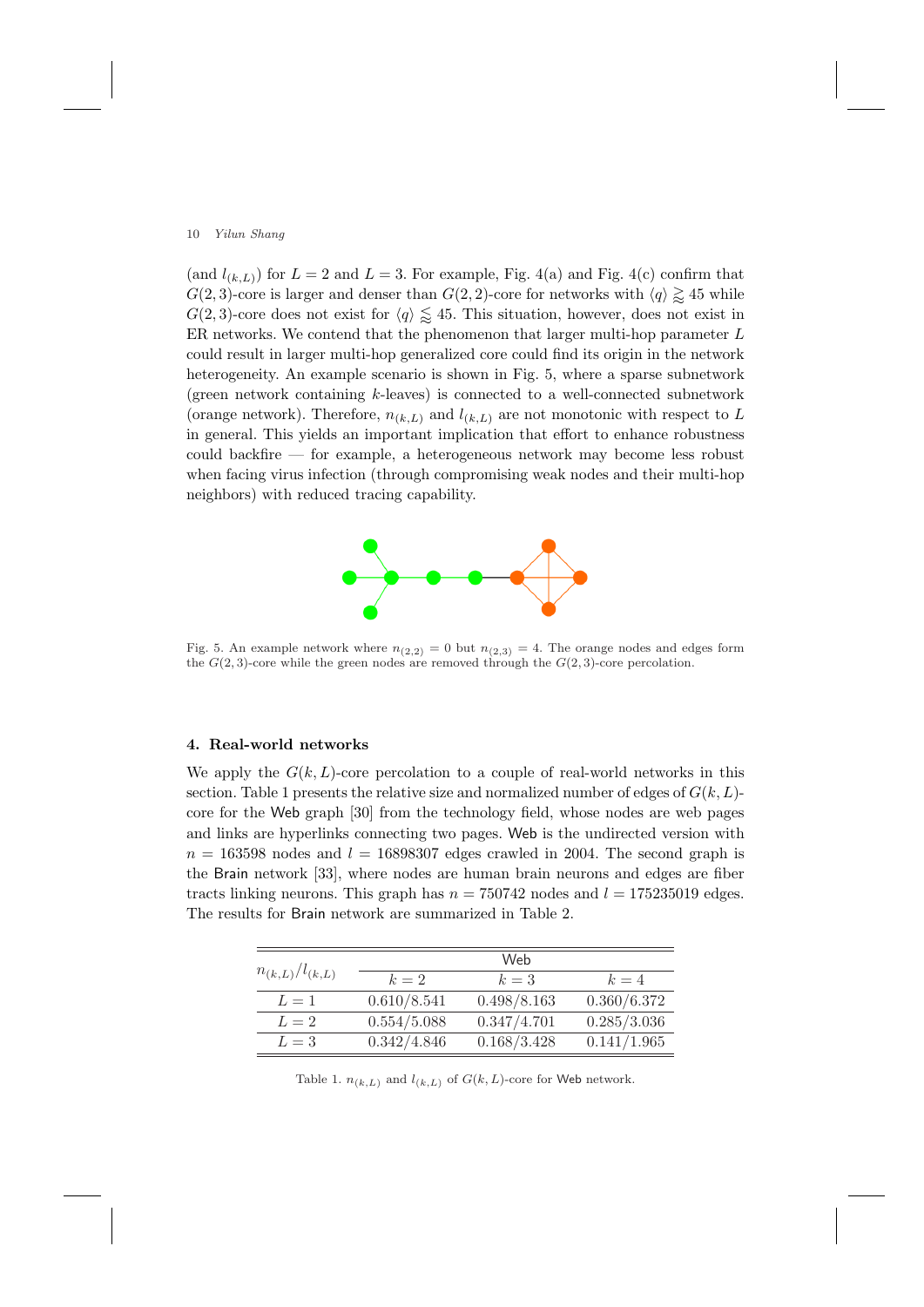|                       |              | <b>Brain</b> |             |
|-----------------------|--------------|--------------|-------------|
| $n_{(k,L)}/l_{(k,L)}$ | $k=2$        | $k=3$        | $k=4$       |
| $L=1$                 | 0.892/18.310 | 0.653/13.548 | 0.412/7.345 |
| $L=2$                 | 0.465/12.167 | 0.326/6.850  | 0.120/3.464 |
| $L=3$                 | 0.221/9.410  | 0.104/3.391  | 0.075/0.901 |

*Multi-hop generalized core percolation on complex networks* 11

Table 2.  $n_{(k,L)}$  and  $l_{(k,L)}$  of  $G(k,L)$ -core for Brain network.

Both Web and Brain have approximately heavy tails [30, 33], which would result in very small or vanishing core structure according to the theoretical and numerical analysis in Section 3. However, they posses apparently non-trivial  $G(k, L)$ -cores for  $k \leq 4$  and  $L \leq 3$ , which are substantially larger than what would be expected. Similarly to what was observed in *Gk*-core percolation and core percolation, we believe wealthy structural features such as correlation, motif or clustering in real networks could play an essential role in the  $G(k, L)$ -core percolation.

#### **5. Conclusion**

In summary, we have introduced the multi-hop generalized core percolation, or  $G(k, L)$ -core percolation, associating a degree parameter  $k \geq 2$  with a multi-hop parameter  $L \geq 1$ . The proposed pruning procedure extends the *Gk*-core pruning as well as the *k*-core pruning by incorporating the *L*-hop tracing mechanism. For all different combinations of  $(k, L)$  except  $k = 2$  and  $L = 1$ , first-order phase transition is observed in the number of nodes and the number of edges of *G*(*k, L*) cores, which offers a new perspective on the network robustness against attacks with tracing capability. Analytical frameworks based on generating function formalism and rate equation method have been established. We tested the theoretical results on synthetic networks as well as real-world networks. The crossover phenomenon revealed in heterogeneous networks highlights a non-monotonicity risk regarding enhancement to network robustness. As a future work, it would be interesting to reveal the topological effect of real-world networks on core structure by randomizing the networks such that the degree sequence is preserved and re-calculating the core.

## **Acknowledgments**

This work was supported by a starting grant of Northumbria University and UoA Flexible Fund Grant No. 201920A1001. The author would like to thank the two anonymous reviewers and the handling editor Márton Karsai for valuable comments that helped improve the paper.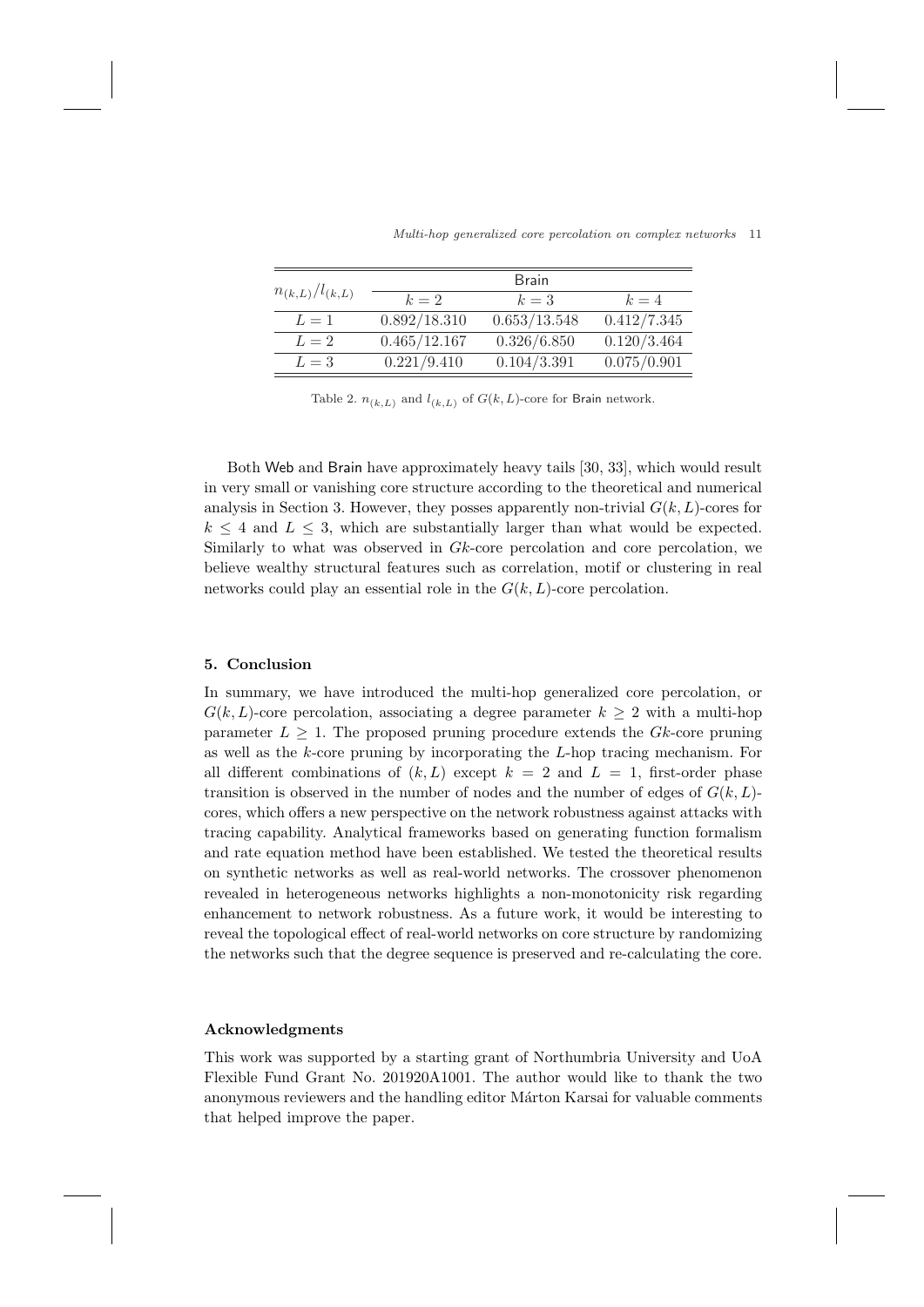## Appendix A: The probabilities  $\alpha$  and  $\beta$

First, note that  $(1 - \alpha)^{s_1} = \sum_{s=0}^{s_1} {s_1 \choose s} (1 - \alpha - \beta)^s \beta^{s_1 - s}$  by the binomial theorem. It follows from (1) and (2) that

$$
\alpha = \sum_{s_1} \cdots \sum_{s_L} (1 - \alpha)^{s_2 + \cdots + s_L} \prod_{j=1}^L \frac{d^{s_j} G^{(j)}(x)}{s_j! dx^{s_j}} \bigg|_{x=0} \cdot \sum_{s=0}^{k-2} {s_1 \choose s} (1 - \alpha - \beta)^s \beta^{s_1 - s} \n= \sum_{s=0}^{k-2} \frac{(1 - \alpha - \beta)^s}{s!} \left[ \sum_{s_1} \frac{\beta^{s_1 - s}}{(s_1 - s)!} \frac{d^{s_1} G_1(x)}{dx^{s_1}} \bigg|_{x=0} \right] \n\cdot \sum_{s_2} \cdots \sum_{s_L} (1 - \alpha)^{s_2 + \cdots + s_L} \prod_{j=2}^L \frac{d^{s_j} G^{(j)}(x)}{s_j! dx^{s_j}} \bigg|_{x=0}.
$$
\n(14)

Drawing on the properties of generating functions, we calculate

$$
\left. \frac{d^{s_1} G_1(x)}{dx^{s_1}} \right|_{x=0} = \langle q \rangle^{-1} (s_1 + 1) P(s_1 + 1), \tag{15}
$$

$$
\left. \frac{d^{s+1} G_0(x)}{dx^{s+1}} \right|_{x=\beta} = \sum_{s_1} \frac{(s_1+1)!}{(s_1-s)!} P(s_1+1) \beta^{s_1-s},\tag{16}
$$

and

$$
\prod_{j=2}^{L} G^{(j)}(1-\alpha) = \sum_{s_2} \cdots \sum_{s_L} (1-\alpha)^{s_2 + \cdots + s_L} \cdot \prod_{j=2}^{L} \frac{d^{s_j} G^{(j)}(x)}{s_j! dx^{s_j}} \bigg|_{x=0}.
$$
 (17)

The expression (3) for the probability  $\alpha$  can be obtained by applying (15)-(17) to (14).

Finally, the formula (4) for  $\beta$  can be derived likewise by invoking (2) and  $G'_{0}(1 \alpha$ ) =  $\sum_{q} qP(q)(1-\alpha)^{q-1}$ .

## **Appendix B: Relative size of** *G***(***k, L***)-core**

To calculate the relative size  $n_{(k,L)}$ , we note that a randomly chosen node  $v$  belongs to  $G(k, L)$  if it has at least *k* nearest neighbors in the  $G(k, L)$ -core and no node in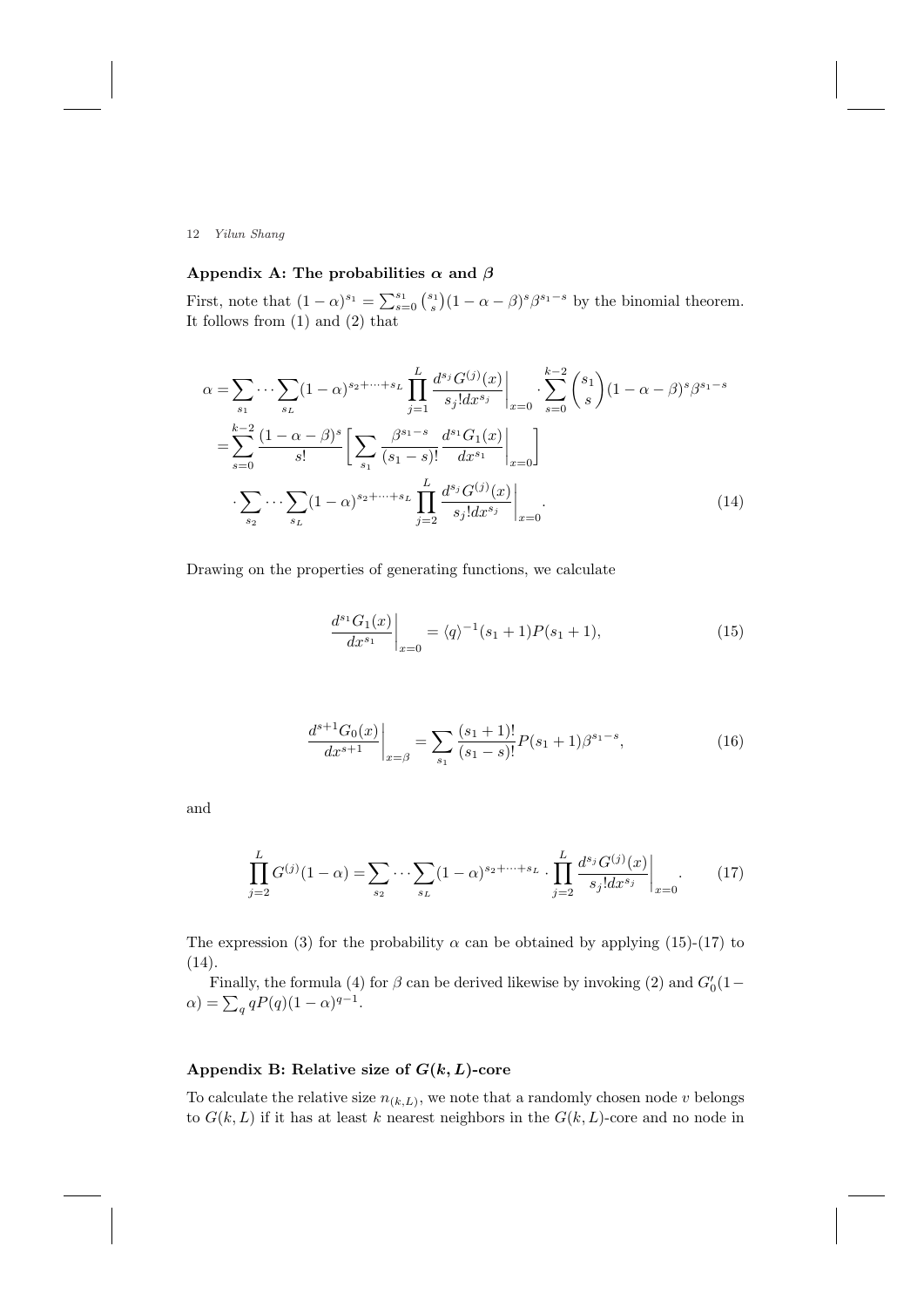#### *Multi-hop generalized core percolation on complex networks* 13

 $\overline{\mathcal{N}}_L(u)$  is *α*-removable. Similarly as in (1), we obtain

$$
n_{(k,L)} = \sum_{s_1 \geq k} \sum_{s_2} \cdots \sum_{s_L} \left[ \prod_{j=1}^{L} \frac{d^{s_j} G^{[j]}(x)}{s_j! d x^{s_j}} \Big|_{x=0} \right. \\
\left. \left. \sum_{s=k}^{s_1} \binom{s_1}{s} (1 - \alpha - \beta)^s \beta^{s_1 - s} \right) \cdot (1 - \alpha)^{s_2 + \cdots + s_L} \right]
$$
\n
$$
= \sum_{s_1} \cdots \sum_{s_L} \left[ \prod_{j=1}^{L} \frac{d^{s_j} G^{[j]}(x)}{s_j! d x^{s_j}} \Big|_{x=0} \right. \\
\left. \cdot (1 - \alpha)^{s_2 + \cdots + s_L} \cdot \left( (1 - \alpha)^{s_1} - \sum_{s=0}^{k-1} \binom{s_1}{s} (1 - \alpha - \beta)^s \beta^{s_1 - s} \right) \right]
$$
\n
$$
= \sum_{s_1} \cdots \sum_{s_L} \prod_{j=1}^{L} \frac{d^{s_j} G^{[j]}(x)}{s_j! d x^{s_j}} \Big|_{x=0} \cdot (1 - \alpha)^{s_1 + \cdots + s_L}
$$
\n
$$
- \sum_{s_2} \cdots \sum_{s_L} \prod_{j=2}^{L} \frac{d^{s_j} G^{[j]}(x)}{s_j! d x^{s_j}} \Big|_{x=0} \cdot (1 - \alpha)^{s_2 + \cdots + s_L}
$$
\n
$$
\cdot \left( \sum_{s=0}^{k-1} \frac{(1 - \alpha - \beta)^s}{s!} \sum_{s_1} \frac{\beta^{s_1 - s}}{(s_1 - s)!} \frac{d^{s_1} G^{[1]}(x)}{d x^{s_1}} \Big|_{x=0} \right)
$$
\n
$$
= \sum_{s_2} \cdots \sum_{s_L} \prod_{j=2}^{L} \frac{d^{s_j} G^{[j]}(x)}{s_j! d x^{s_j}} \Big|_{x=0} \cdot (1 - \alpha)^{s_2 + \cdots + s_L}
$$
\n
$$
\cdot \left[ \sum_{s_1} \frac{d^{s_1} G^{[1]}(x)}{s_1! d x^{s_1}} \Big|_{x=0} \cdot (1 - \alpha)^{s
$$

Drawing on (17), (18) and the definition  $G^{[1]}(x) = G_0(x)$ , we readily derive Equation (5).

## **Conflict of interest disclosure**

The author declares that there is no conflict of interest regarding the publication of this article.

## **References**

- [1] Cohen, R. and Havlin, S., *Complex Networks: Structure, Robustness and Function*, Cambridge University Press, Cambridge, 2010.
- [2] Newman, M. E. J., *Networks: An Introduction*, Oxford University Press, Oxford, 2010.
- [3] Albert, R., Jeong, H., Barabási, A.-L., Error and attack tolerance of complex networks, *Nature* **406** (2000) 378.
- [4] DeDomenico, M. and Arenas, A., Modeling structure and resilience of the dark network, *Phys. Rev. E* **95** (2017) 022313.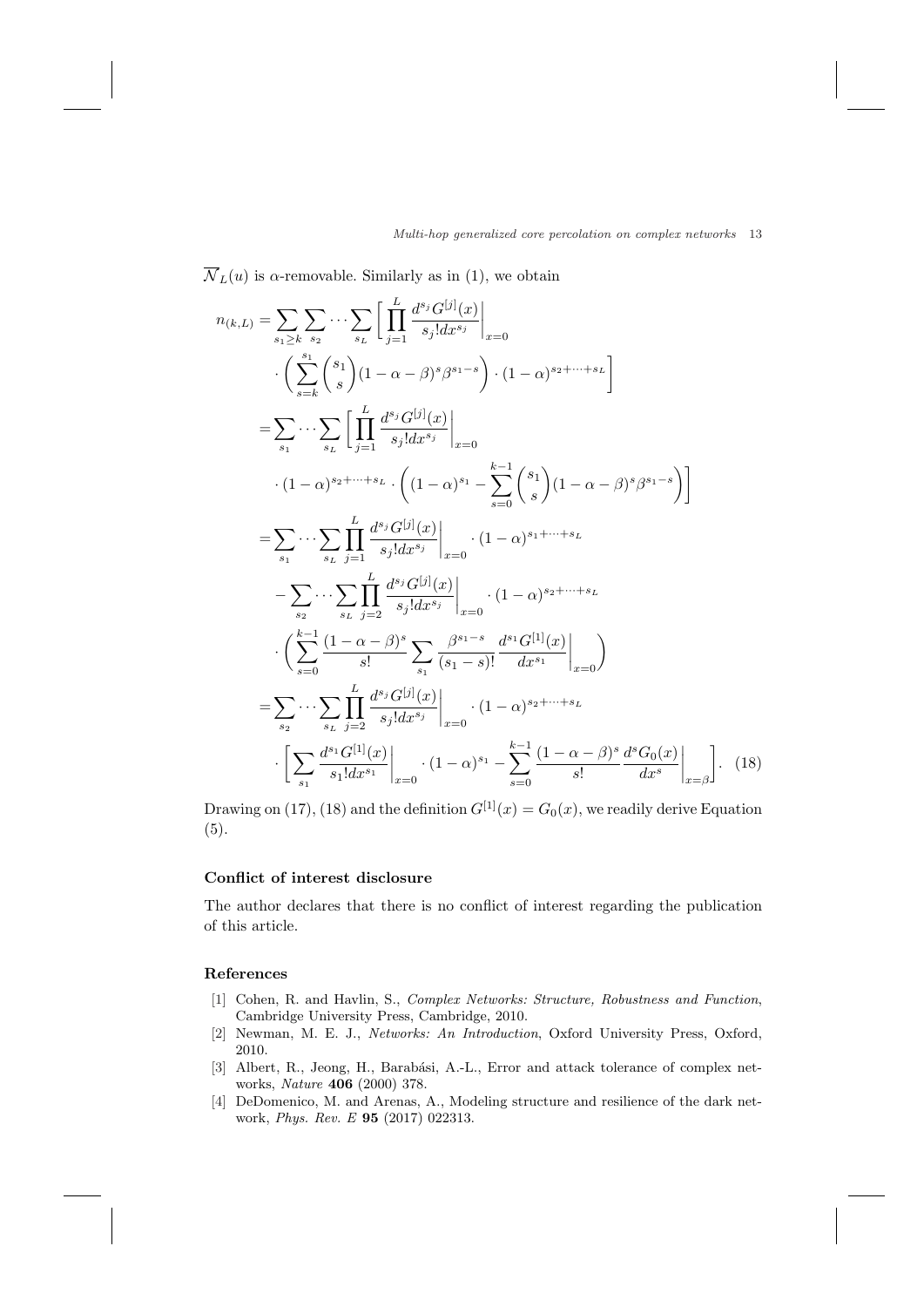- [5] Iyer, S., Killingback, T., Sundaram, B. and Wang, Z., Attack robustness and centrality of complex networks, *PLoS ONE* **8** (2013) e59613.
- [6] Shang, Y., Unveiling robustness and heterogeneity through percolation triggered by random-link breakdown, *Phys. Rev. E* **90** (2014) 032820.
- [7] Massaro, E., Ganin, A., Perra, N., Linkov, I. and Vespignani, A., Resilience management during large-scale epidemic outbreaks, *Sci. Rep.* **8** (2018) 1859.
- [8] Wang, W., Yang, S., Stanley, H. E. and Gao, J., Local floods induce large-scale abrupt failures of road networks, *Nat. Commmun.* **10** (2019) 2114.
- Huang, K., Siegel, M. and Madnick, S., Systematically understanding the cyber attack business: a survey, *ACM Comput. Surv.* **51** (2018) 70.
- [10] Junger, M., Montoya, L. and Overink, F.-J., Priming and warnings are not effective to prevent social engineering attacks, *Comput. Hum. Behav.* **66** (2017) 75–87.
- [11] Aleta, A. and Moreno, Y., Multilayer networks in a nutshell, *Annu. Rev. Condens. Matter Phys.* **10** (2019) 45–62.
- [12] Buldyrev, S. V., Parshani, R., Paul, G., Stanley, H. E. and Havlin, S., Catastrophic cascade of failures in interdependent networks, *Nature* **464** (2010) 1025–1028.
- [13] Danzier, M. M., Bonamassa, I., Boccaletti, S. and Havlin, S., Dynamic interdependence and competition in multilayer networks, *Nat. Phys.* **15** (2019) 178–185.
- [14] Radicchi, F. and Bianconi, G., Redundant interdependencies boost the robustness of multiplex networks, *Phys. Rev. X* **7** (2017) 011013.
- [15] Dong, G., Xiao, H., Wang, F., Du, R., Shao, S., Tian, L., Stanley, H. E. and Havlin, S., Localized attack on networks with clustering, *New J. Phys.* **21** (2019) 013014.
- [16] Shang, Y., Localized recovery of complex networks against failure, *Sci. Rep.* **6** (2016) 30521.
- [17] Shao, S., Huang, X., Stanley, H. E. and Havlin, S., Percolation of localized attack on complex networks, *New J. Phys.* **17** (2015) 023049.
- [18] Karp, R. M. and Sipser, M., Maximum matching in sparse random graphs, *Proc. 22nd Annual IEEE Symposium on Foundations of Computer Science*, IEEE, Piscataway, NJ, pp. 364–375, 1981.
- [19] Azimi-Tafreshi, N., Osat, S. and Dorogovtsev, S. N., Generalization of core percolation on complex networks, *Phys. Rev. E* **99** (2019) 022312.
- [20] Shang, Y., Attack robustness and stability of generalized *k*-cores, *New J. Phys.* **21** (2019) 093013.
- [21] Azimi-Tafreshi, N., Dorogovtsev, S. N. and Mendes, J. F. F., Core organization of directed complex networks, *Phys. Rev. E* **87** (2013) 032815.
- [22] Bauer, M. and Golinelli, O., Core percolation in random graphs: a critical phenomena analysis, *Eur. Phys. J. B* **24** (2001) 339–352.
- [23] Liu, Y.-Y., Csóka, E, Zhou, H. and Pósfai, M., Core percolation on complex networks, *Phys. Rev. Lett.* **109** (2012) 205703.
- [24] Dorogovtsev, S. N., Goltsev, A. V. and Mendes, J. F. F., *k*-core organization of complex networks, *Phys. Rev. Lett.* **96** (2006) 040601.
- [25] Liu, Y.-Y. and Barabási, A.-L., Control principles of complex systems, *Rev. Mod. Phys.* **88** (2016) 035006.
- [26] Shang, Y., On the number of spanning trees, the Laplacian eigenvalues, and the Laplacian Estrada index of subdivided-line graphs, *Open Math.* **14** (2016) 641–648.
- [27] Newman, M .E. J., Strogatz, S. H. and Watts, D. J., Random graphs with arbitrary degree distributions and their applications, *Phys. Rev. E* **64** (2001) 026118.
- [28] M´ezard, M. and Parisi, G., The Bethe lattice spin glass revisited, *Eur. Phys. J. B* **20** (2001) 217–233.
- [29] Weigt, M. and Hartmann, A. K., *Phase Transitions in Combinatorial Optimization*